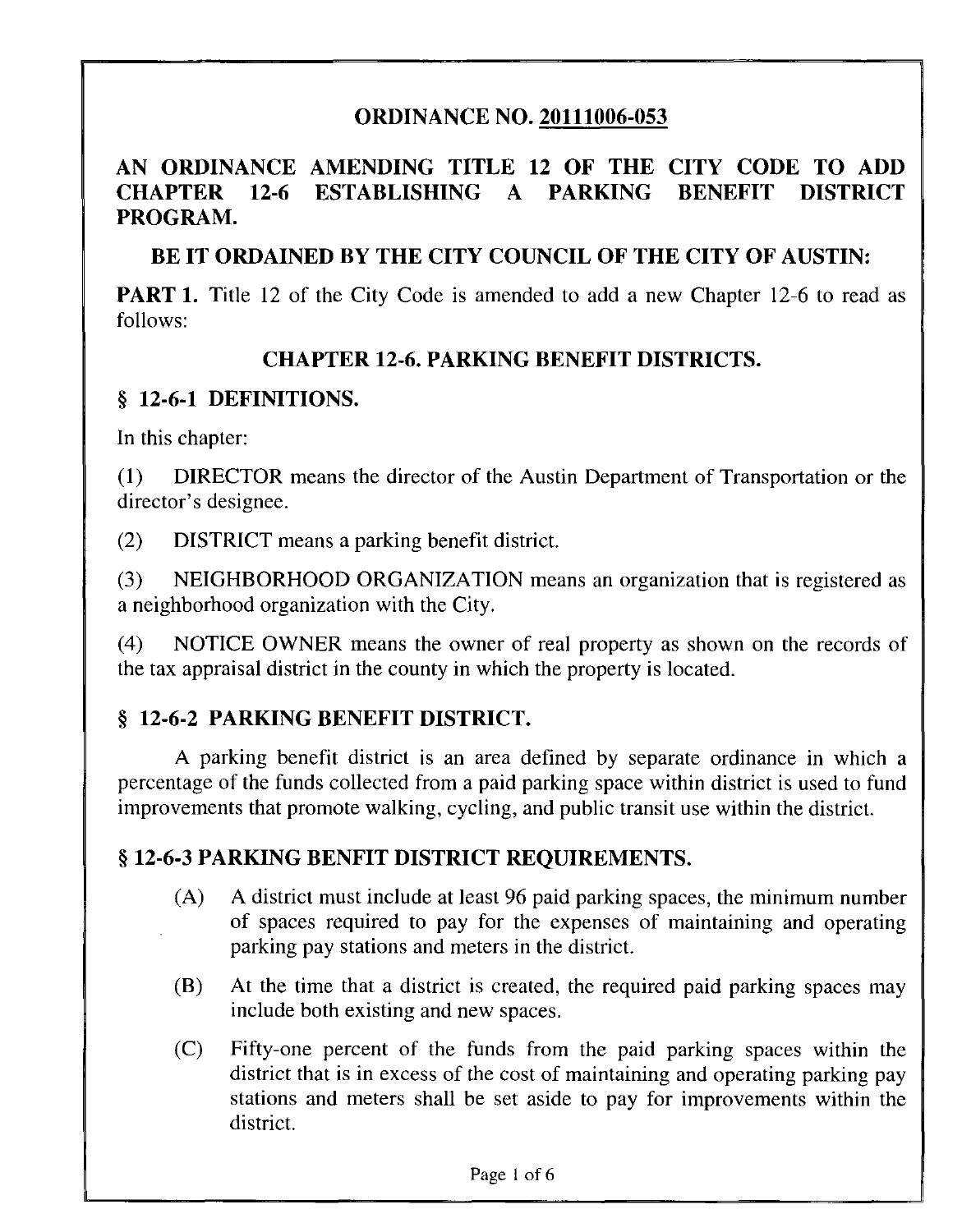- (D) Funds from the paid parking spaces may be used in conjunction with other city funds available for neighborhood improvements within the district.
- (E) The director shall determine the timing and order in which the improvements identified in the ordinance creating the district will be initiated.
- (F) Unless terminated earlier by Council, a district shall remain in existence until each improvement identified in the ordinance creating the district is complete.
- (G) The City may terminate a district if paid parking spaces do not generate more than the amount needed to pay all annual expenses.

## § 12-6-4 APPLICATION TO CREATE A DISTRICT.

A representative of a neighborhood organization whose boundaries are completely or partially located within the proposed district may file an application for a district with the director.

## § 12-6-5 PRE-APPLICATION REQUIREMENTS.

- (A) A pre-application meeting with the director's staff is required.
- (B) A pre-application community meeting is required.
	- (1) The applicant shall convene a community meeting at least 2 weeks before an application for the creation of a district is submitted to the director.
	- (2) Not later than two weeks before the community meeting, the applicant shall:
		- (a) coordinate with staff to send notification of the meeting by electronic mail to all registered neighborhood organizations whose boundaries are located:
			- (i) completely or partially within the proposed district; and
			- (ii) within 1500 feet of the proposed district;
		- (b) place at least two signs providing notification of the meeting on each block face within the proposed district; and
		- (c) distribute flyers in the proposed district.
	- (3) A notice provided under Subsection (B)(2) shall include the time, date, location, subject matter, and applicant contact information.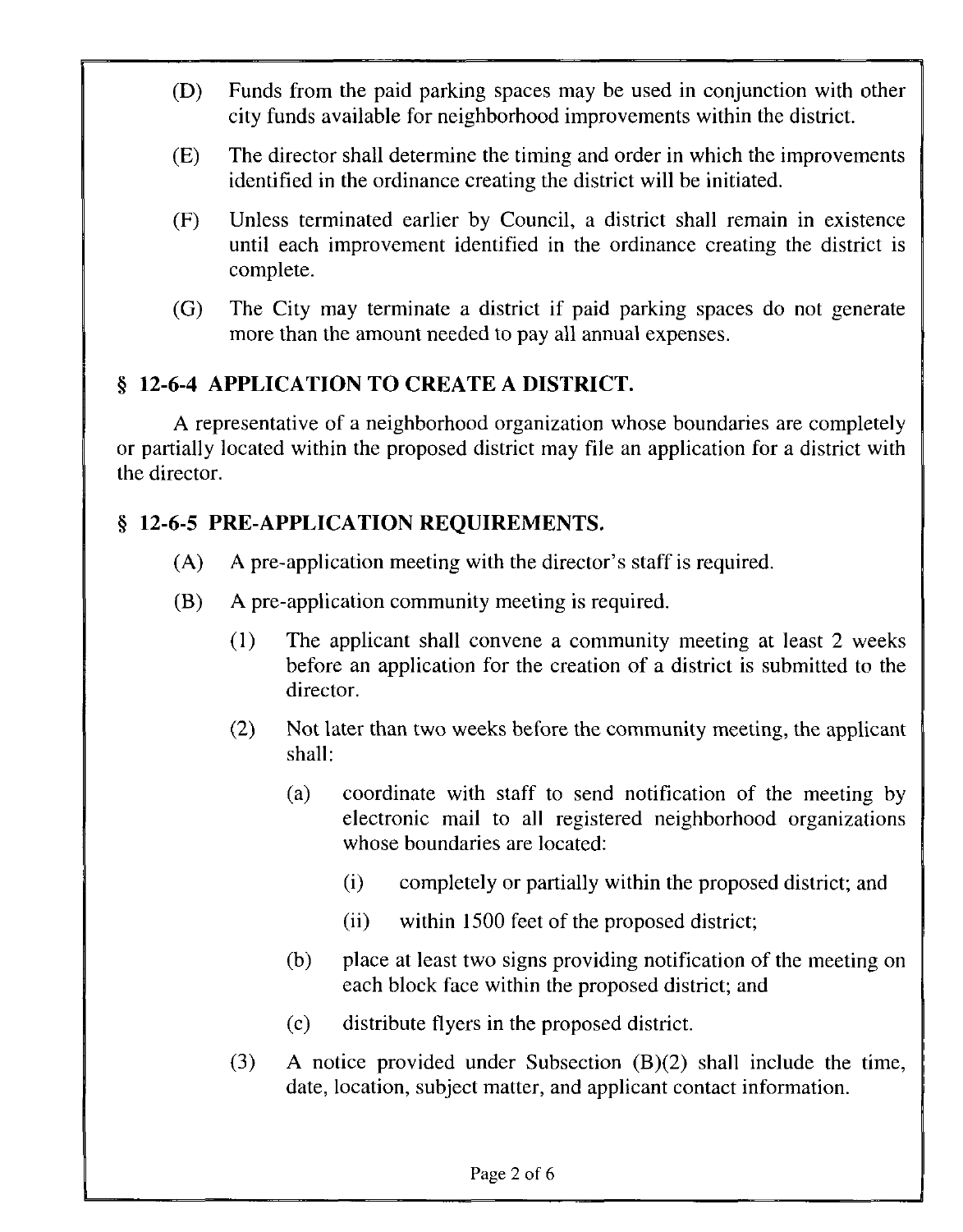# § 12-6-6 APPLICATION REQUIREMENTS.

- (A) The director shall establish submittal requirements for an application for the creation of a district and for the modification of an existing district. At a minimum, an application shall include:
	- (1) the boundaries of the proposed district identified by streets and static land features;
	- (2) a justification for the proposed district;
	- (3) a visual representation of the proposed block faces that have paid parking spaces or that are proposed to have paid parking spaces;
	- (4) identification of other parking management tools that have been requested;
	- (5) proposed improvement projects, in priority order, to be funded by parking pay station and meter revenue, including an estimated timeline for project completion and expected sustainability of the project;
	- (6) a copy of the sign-in sheets from the community meeting; and
	- (7) if a vote on the application occurred at the community meeting, the results of the vote.
- (B) The director may not accept an application unless the application is complete.

# § 12-6-7 APPLICATION REVIEW.

- (A) The director shall review each application for the creation of a district or the modification of an existing district submitted under Section 12-6-6 (Application Requirements). The director shall set the application for a public hearing and shall provide the Urban Transportation Commission with:
	- (1) a recommendation on the application; and
	- (2) if a vote on the application occurred at the community meeting, the results of the vote.
- (B) The Urban Transportation Commission shall hold a public hearing on the application not later than the  $60<sup>th</sup>$  day after the application is filed and shall submit a recommendation on the application to the council.
- (C) The council shall consider an ordinance for the creation of a proposed district or the modification of an existing district not later than the  $60<sup>th</sup>$  day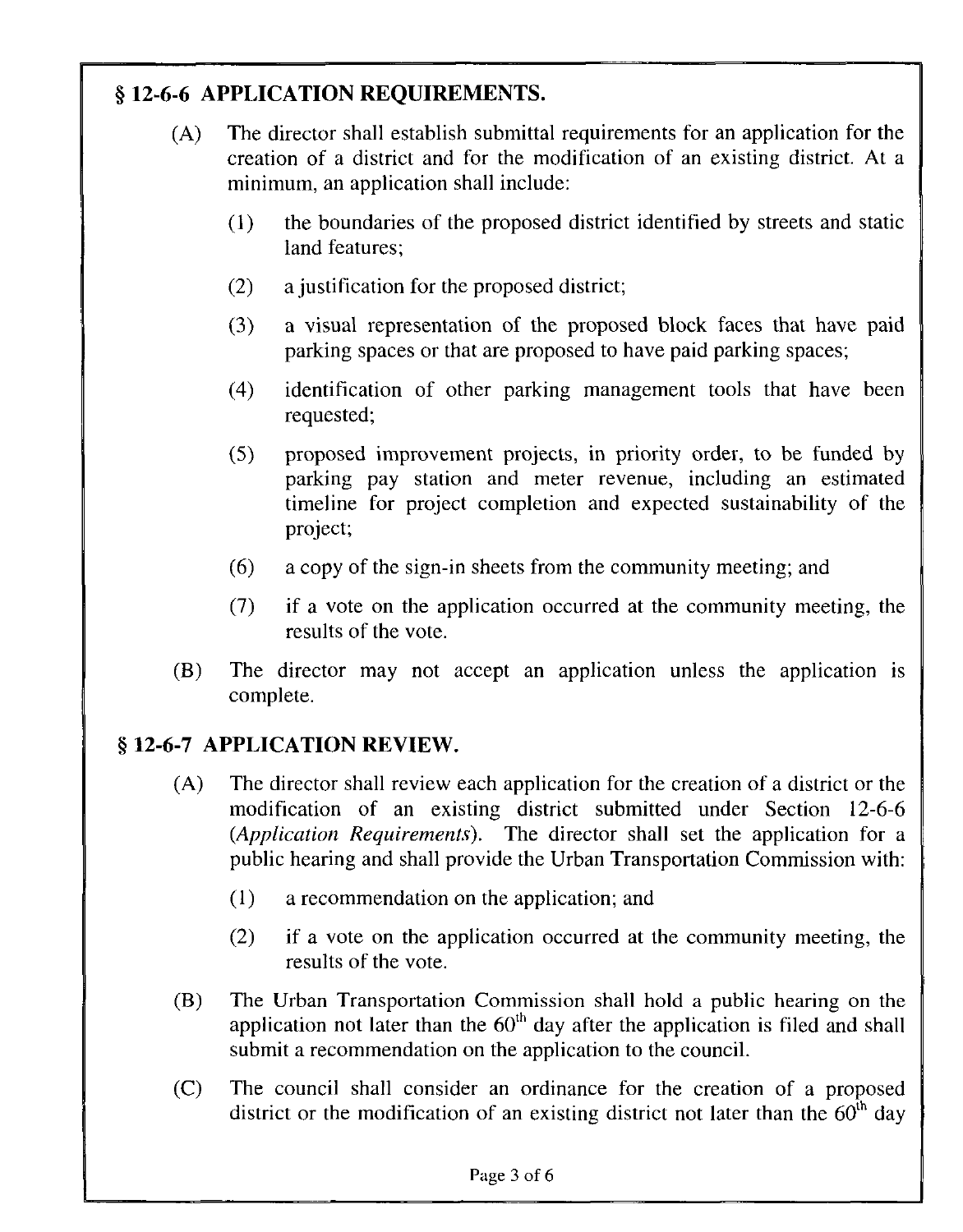after the date of the Urban Transportation Commission action on the application.

(D) An ordinance adopted by the city council under this section shall include a list of improvements to be funded by revenue from the paid parking spaces.

#### § 12-6-8 NOTICE OF PUBLIC HEARING.

- (A) The director shall give notice of a public hearing before the Urban Transportation Commission by mailing notice not later than the llth day before the date of the hearing to the:
	- (1) applicant;
	- (2) notice owner of real property located:
		- (a) within the proposed district; and
		- (b) within 500 feet of the proposed district;
	- (3) a registered neighborhood organization whose declared boundaries are within 1500 feet of the proposed district; and
	- (4) utility account addresses as shown in the City utility records on the date of the filing of the application that are located:
		- (a) within the proposed district; and
		- (b) within 500 feet the proposed district.
- (B) The director shall give notice of a public hearing before the council by mailing notice not later than the 16th day before the date of the hearing to the:
	- (1) applicant;
	- (2) notice owner of real property located:
		- (a) within the proposed district; and
		- (b) within 500 feet of the proposed district;
	- (3) a registered neighborhood organization whose declared boundaries are within 1500 feet of the proposed district; and
	- (4) utility account addresses located as shown in the City utility records on the date of the filing of the application that are located:
		- (a) within the proposed district; and
		- (b) within 500 feet of the proposed district.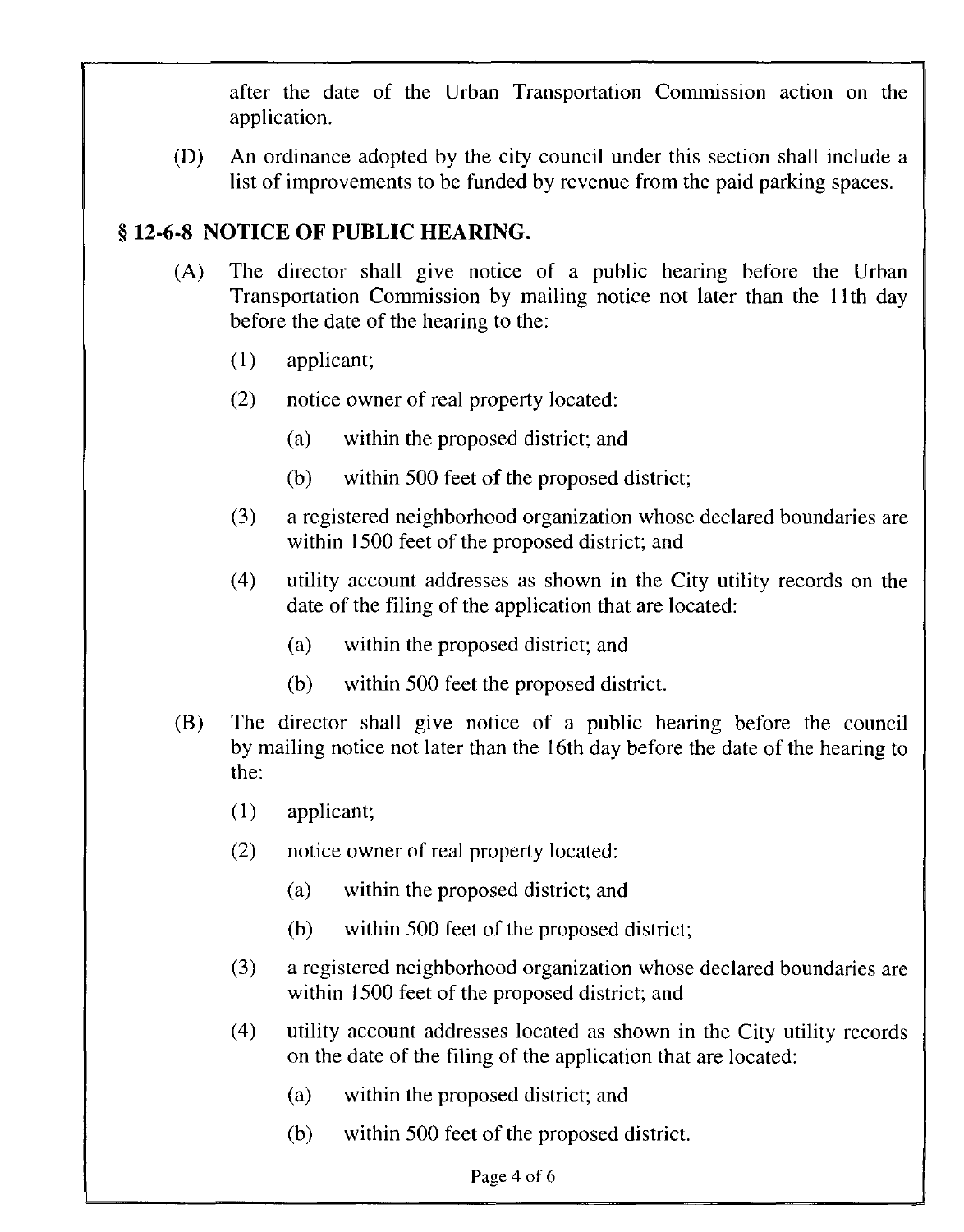- (C) Notice provided under this section must:
	- (1) generally describe the subject matter of the public hearing;
	- (2) identify the applicant and the boundaries of the proposed district;
	- (3) identify the body holding the public hearing and the date, time, and place of the public hearing; and
	- (4) include the address and telephone number of the city office from which additional information may be obtained.

## § 12-6-9 PROCEDURES AND REQUIREMENTS FOR NOTICE.

- (A) Mailed notice is effective on the date a letter is deposited in a depository of the U.S. Post Office, first class, postage paid, and addressed:
	- (1) to an applicant, by mailing notice to the address shown on the application or on a written change of address form filed with the responsible director;
	- (2) to a notice owner of real property, by mailing notice to the owner shown on the records of the county tax appraisal district;
	- (3) to a neighborhood organization, by mailing notice to the agent or officer of the organization at the mailing address specified in the City registration information.
- (B) Notice by hand delivery may be substituted for notice by mail if the addressee provides a receipt of delivery.
- (C) When mailed notice to a notice owner is required, the director shall prepare the list of notice owners.
- (D) When possible, the director shall send the notice for public hearings before the Urban Transportation Commission and the City Council in one notice.